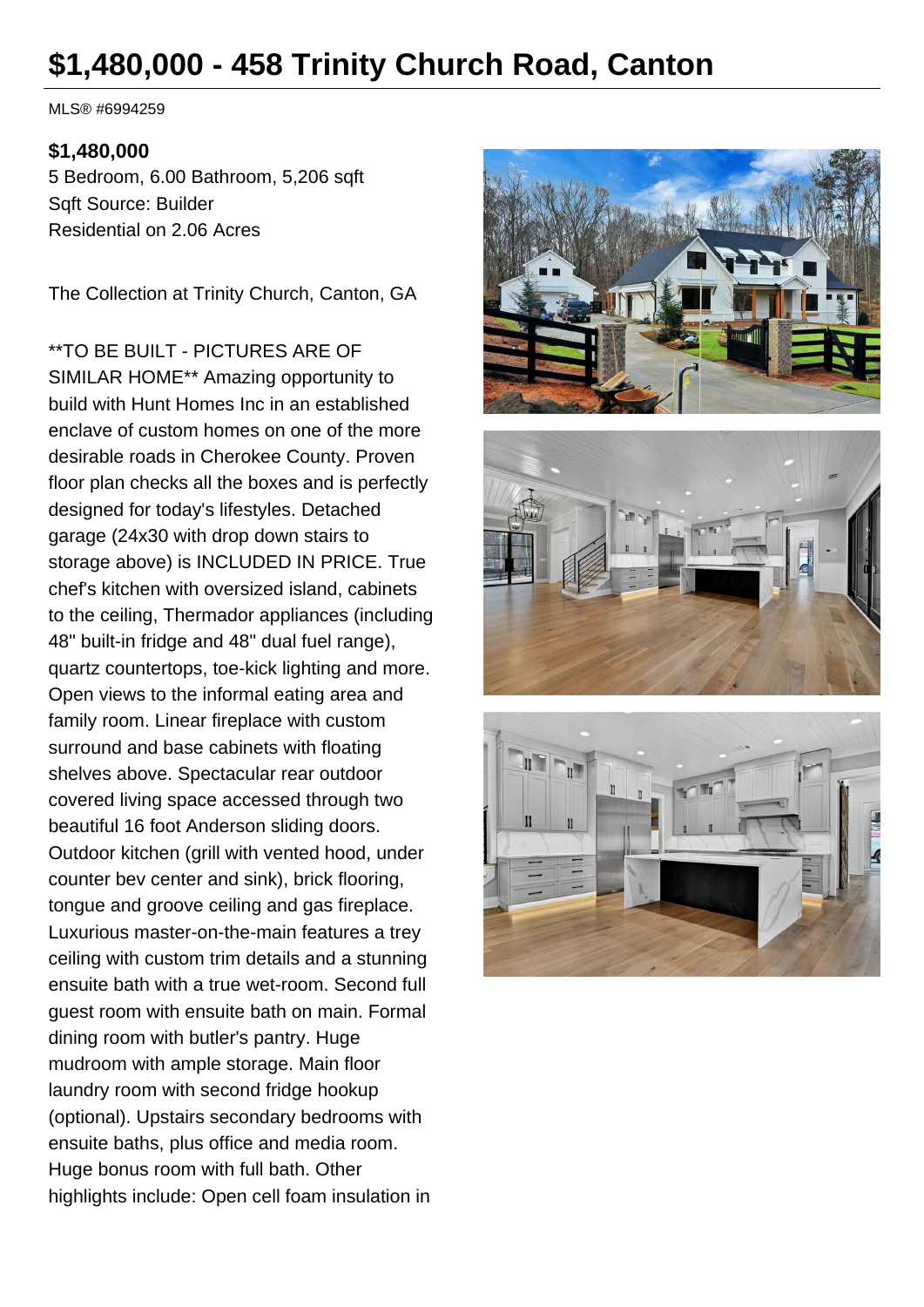roof line, Anderson windows, Custom front door, Fence and gate allowance, generous lighting and plumbing allowances and much more. POOL SEEN IN PICS IS NOT INCLUDED IN PURCHASE PRICE.

Built in 2022

### **Essential Information**

| MLS®#              | 6994259                        |
|--------------------|--------------------------------|
| Price              | \$1,480,000                    |
| <b>Bedrooms</b>    | 5                              |
| Bathrooms          | 6.00                           |
| <b>Full Baths</b>  | 5                              |
| <b>Half Baths</b>  | 1                              |
| Square Footage     | 5,206                          |
| <b>SqFt Source</b> | <b>Builder</b>                 |
| Acres              | 2.06                           |
| <b>Year Built</b>  | 2022                           |
| <b>Type</b>        | Residential                    |
| Sub-Type           | <b>Single Family Residence</b> |
| <b>Style</b>       | Farmhouse                      |
| Status             | Pending                        |

## **Community Information**

| Address      | 458 Trinity Church Road          |
|--------------|----------------------------------|
| Subdivision  | The Collection at Trinity Church |
| City         | Canton                           |
| County       | Cherokee - GA                    |
| <b>State</b> | GA                               |
| Zip Code     | 30115                            |
|              |                                  |

## **Amenities**

| <b>Utilities</b>      | Electricity Available, Natural Gas Available, Underground Utilities, Water<br>Available |
|-----------------------|-----------------------------------------------------------------------------------------|
| <b>Parking Spaces</b> | 5                                                                                       |
| Parking               | Garage, Garage Door Opener, Garage Faces Side, Kitchen Level, Level<br><b>Driveway</b>  |
| # of Garages          | 5                                                                                       |